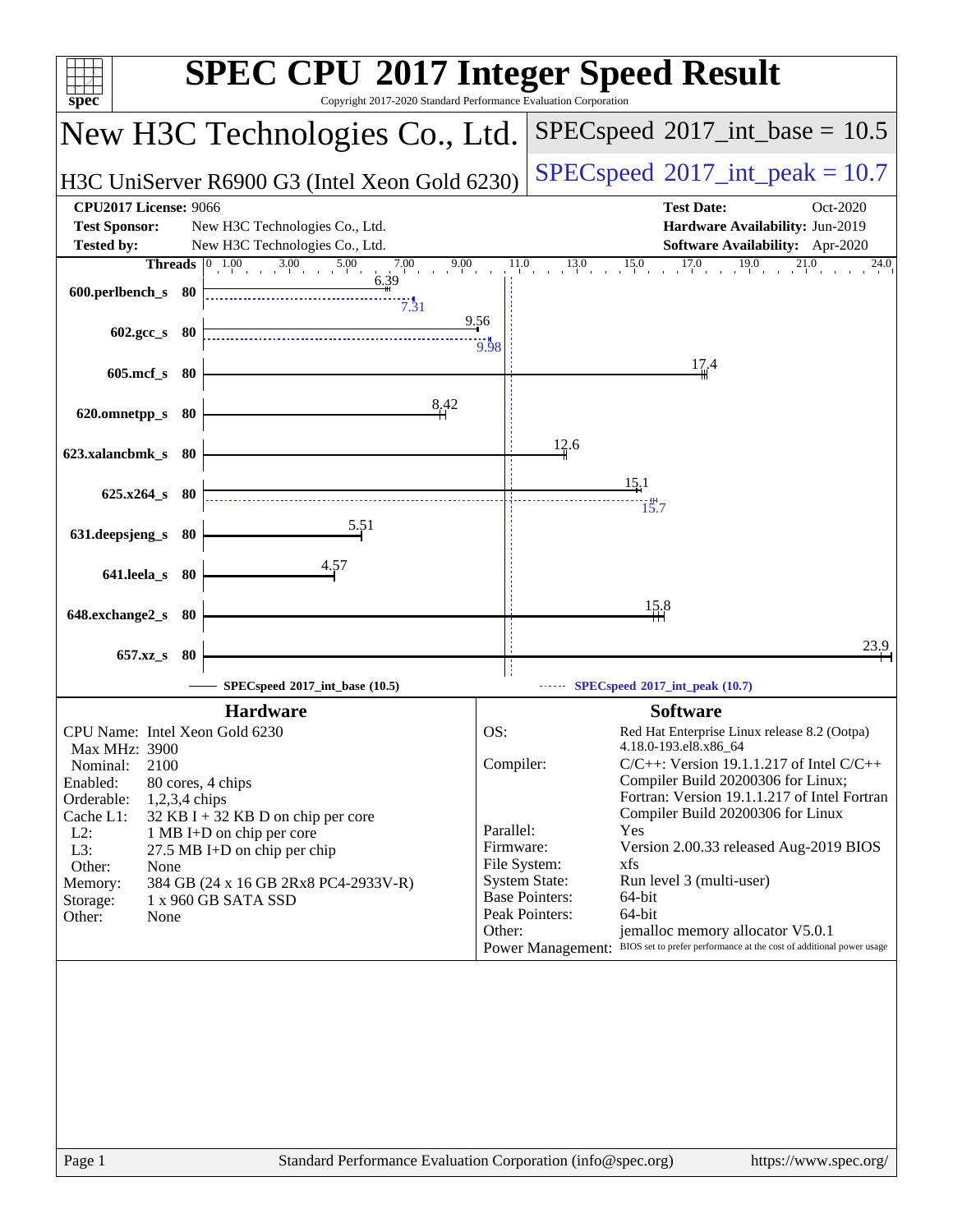

Copyright 2017-2020 Standard Performance Evaluation Corporation

# New H3C Technologies Co., Ltd.

H3C UniServer R6900 G3 (Intel Xeon Gold 6230) [SPECspeed](http://www.spec.org/auto/cpu2017/Docs/result-fields.html#SPECspeed2017intpeak)<sup>®</sup>[2017\\_int\\_peak = 1](http://www.spec.org/auto/cpu2017/Docs/result-fields.html#SPECspeed2017intpeak)0.7

 $SPECspeed^{\circledcirc}2017\_int\_base = 10.5$  $SPECspeed^{\circledcirc}2017\_int\_base = 10.5$ 

**[Test Sponsor:](http://www.spec.org/auto/cpu2017/Docs/result-fields.html#TestSponsor)** New H3C Technologies Co., Ltd. **[Hardware Availability:](http://www.spec.org/auto/cpu2017/Docs/result-fields.html#HardwareAvailability)** Jun-2019 **[Tested by:](http://www.spec.org/auto/cpu2017/Docs/result-fields.html#Testedby)** New H3C Technologies Co., Ltd. **[Software Availability:](http://www.spec.org/auto/cpu2017/Docs/result-fields.html#SoftwareAvailability)** Apr-2020

**[CPU2017 License:](http://www.spec.org/auto/cpu2017/Docs/result-fields.html#CPU2017License)** 9066 **[Test Date:](http://www.spec.org/auto/cpu2017/Docs/result-fields.html#TestDate)** Oct-2020

#### **[Results Table](http://www.spec.org/auto/cpu2017/Docs/result-fields.html#ResultsTable)**

|                            | <b>Base</b>                                |                |       |                |       |                |       | <b>Peak</b>    |                |              |                |              |                |              |
|----------------------------|--------------------------------------------|----------------|-------|----------------|-------|----------------|-------|----------------|----------------|--------------|----------------|--------------|----------------|--------------|
| <b>Benchmark</b>           | <b>Threads</b>                             | <b>Seconds</b> | Ratio | <b>Seconds</b> | Ratio | <b>Seconds</b> | Ratio | <b>Threads</b> | <b>Seconds</b> | <b>Ratio</b> | <b>Seconds</b> | <b>Ratio</b> | <b>Seconds</b> | <b>Ratio</b> |
| $600.$ perlbench s         | 80                                         | 274            | 6.48  | 278            | 6.39  | 279            | 6.36  | 80             | 242            | 7.34         | 243            | 7.31         | 243            | 7.29         |
| $602.\text{gcc}\_\text{s}$ | 80                                         | 415            | 9.58  | 418            | 9.53  | 417            | 9.56  | 80             | 399            | 9.98         | 402            | 9.91         | 398            | 9.99         |
| $605$ .mcf s               | 80                                         | 272            | 17.4  | 271            | 17.4  | 269            | 17.5  | 80             | 272            | 17.4         | 271            | 17.4         | 269            | 17.5         |
| 620.omnetpp_s              | 80                                         | 198            | 8.23  | 193            | 8.43  | 194            | 8.42  | 80             | 198            | 8.23         | 193            | 8.43         | 194            | 8.42         |
| 623.xalancbmk s            | 80                                         | 113            | 12.6  | 112            | 12.6  | 112            | 12.6  | 80             | 113            | 12.6         | 112            | 12.6         | 112            | 12.6         |
| 625.x264 s                 | 80                                         | 117            | 15.1  | 117            | 15.1  | 116            | 15.2  | 80             | 112            | 15.7         | 112            | 15.8         | 113            | 15.6         |
| 631.deepsjeng_s            | 80                                         | 261            | 5.48  | 260            | 5.51  | 260            | 5.51  | 80             | 261            | 5.48         | 260            | 5.51         | 260            | 5.51         |
| 641.leela_s                | 80                                         | 374            | 4.57  | 375            | 4.55  | 373            | 4.57  | 80             | 374            | 4.57         | 375            | 4.55         | 373            | 4.57         |
| 648.exchange2_s            | 80                                         | 186            | 15.8  | 183            | 16.0  | 188            | 15.7  | 80             | 186            | 15.8         | 183            | 16.0         | 188            | 15.7         |
| $657.xz$ s                 | 80                                         | 258            | 23.9  | 262            | 23.6  | 258            | 23.9  | 80             | 258            | 23.9         | 262            | 23.6         | 258            | 23.9         |
|                            | $SPECspeed^{\circ}2017$ int base =<br>10.5 |                |       |                |       |                |       |                |                |              |                |              |                |              |

**[SPECspeed](http://www.spec.org/auto/cpu2017/Docs/result-fields.html#SPECspeed2017intpeak)[2017\\_int\\_peak =](http://www.spec.org/auto/cpu2017/Docs/result-fields.html#SPECspeed2017intpeak) 10.7**

Results appear in the [order in which they were run.](http://www.spec.org/auto/cpu2017/Docs/result-fields.html#RunOrder) Bold underlined text [indicates a median measurement](http://www.spec.org/auto/cpu2017/Docs/result-fields.html#Median).

#### **[Compiler Notes](http://www.spec.org/auto/cpu2017/Docs/result-fields.html#CompilerNotes)**

The inconsistent Compiler version information under Compiler Version section is due to a discrepancy in Intel Compiler. The correct version of C/C++ compiler is: Version 19.1.1.217 Build 20200306 Compiler for Linux The correct version of Fortran compiler is: Version 19.1.1.217 Build 20200306 Compiler for Linux

#### **[Operating System Notes](http://www.spec.org/auto/cpu2017/Docs/result-fields.html#OperatingSystemNotes)**

Stack size set to unlimited using "ulimit -s unlimited"

#### **[Environment Variables Notes](http://www.spec.org/auto/cpu2017/Docs/result-fields.html#EnvironmentVariablesNotes)**

```
Environment variables set by runcpu before the start of the run:
KMP AFFINITY = "granularity=fine, scatter"
LD_LIBRARY_PATH = "/home/speccpu/lib/intel64:/home/speccpu/je5.0.1-64"
MALLOC_CONF = "retain:true"
OMP_STACKSIZE = "192M"
```
#### **[General Notes](http://www.spec.org/auto/cpu2017/Docs/result-fields.html#GeneralNotes)**

 Binaries compiled on a system with 1x Intel Core i9-7980XE CPU + 64GB RAM memory using Redhat Enterprise Linux 8.0 NA: The test sponsor attests, as of date of publication, that CVE-2017-5754 (Meltdown) is mitigated in the system as tested and documented. Yes: The test sponsor attests, as of date of publication, that CVE-2017-5753 (Spectre variant 1) is mitigated in the system as tested and documented. Yes: The test sponsor attests, as of date of publication, that CVE-2017-5715 (Spectre variant 2)

**(Continued on next page)**

| Page 2 | Standard Performance Evaluation Corporation (info@spec.org) | https://www.spec.org/ |
|--------|-------------------------------------------------------------|-----------------------|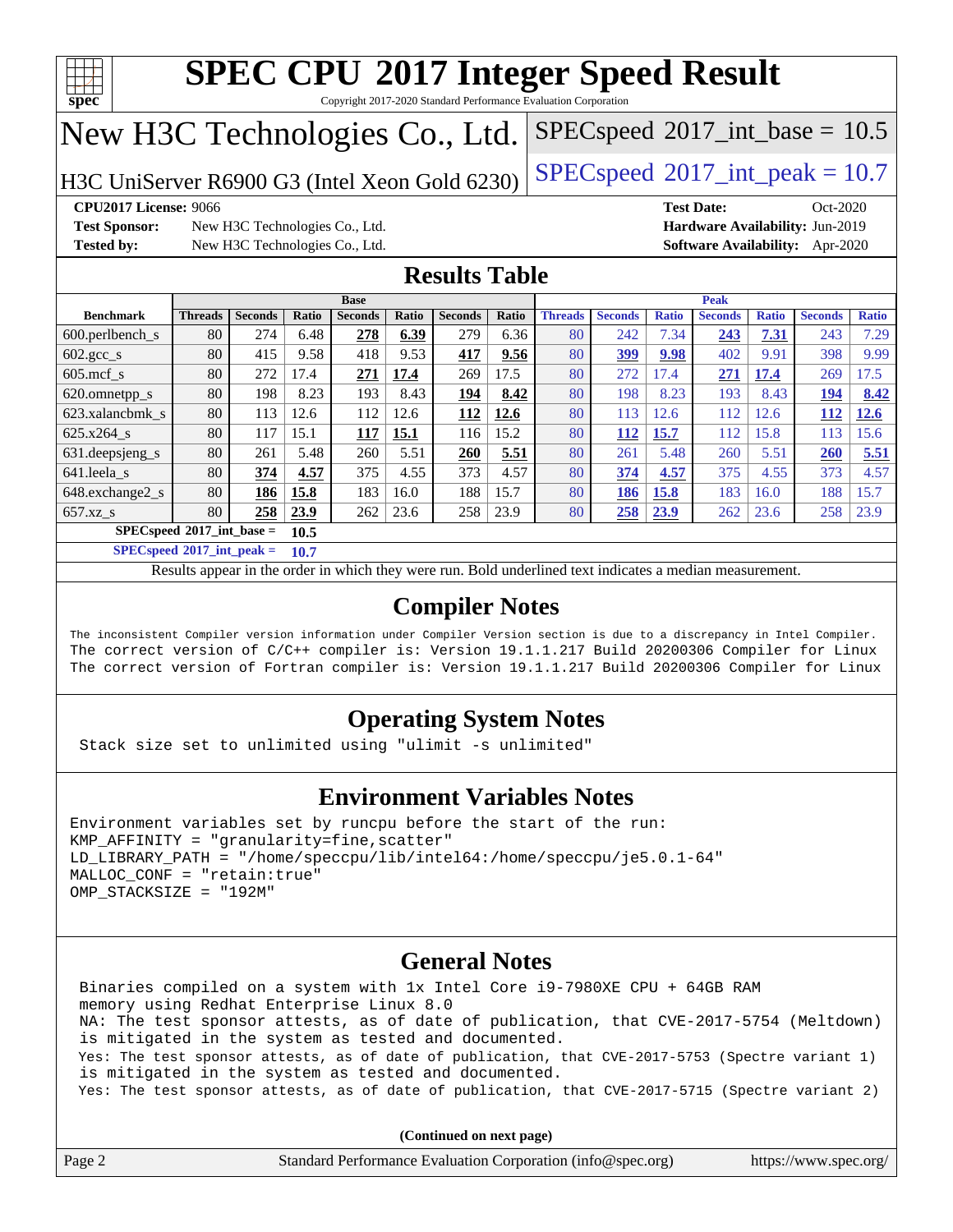

Copyright 2017-2020 Standard Performance Evaluation Corporation

### New H3C Technologies Co., Ltd.

H3C UniServer R6900 G3 (Intel Xeon Gold 6230) [SPECspeed](http://www.spec.org/auto/cpu2017/Docs/result-fields.html#SPECspeed2017intpeak)<sup>®</sup>[2017\\_int\\_peak = 1](http://www.spec.org/auto/cpu2017/Docs/result-fields.html#SPECspeed2017intpeak)0.7

 $SPECspeed^{\circledcirc}2017\_int\_base = 10.5$  $SPECspeed^{\circledcirc}2017\_int\_base = 10.5$ 

**[Test Sponsor:](http://www.spec.org/auto/cpu2017/Docs/result-fields.html#TestSponsor)** New H3C Technologies Co., Ltd. **[Hardware Availability:](http://www.spec.org/auto/cpu2017/Docs/result-fields.html#HardwareAvailability)** Jun-2019 **[Tested by:](http://www.spec.org/auto/cpu2017/Docs/result-fields.html#Testedby)** New H3C Technologies Co., Ltd. **[Software Availability:](http://www.spec.org/auto/cpu2017/Docs/result-fields.html#SoftwareAvailability)** Apr-2020

**[CPU2017 License:](http://www.spec.org/auto/cpu2017/Docs/result-fields.html#CPU2017License)** 9066 **[Test Date:](http://www.spec.org/auto/cpu2017/Docs/result-fields.html#TestDate)** Oct-2020

#### **[General Notes \(Continued\)](http://www.spec.org/auto/cpu2017/Docs/result-fields.html#GeneralNotes)**

 is mitigated in the system as tested and documented. Transparent Huge Pages enabled by default Prior to runcpu invocation Filesystem page cache synced and cleared with: sync; echo 3> /proc/sys/vm/drop\_caches jemalloc, a general purpose malloc implementation built with the RedHat Enterprise 7.5, and the system compiler gcc 4.8.5 sources available from jemalloc.net or <https://github.com/jemalloc/jemalloc/releases>

#### **[Platform Notes](http://www.spec.org/auto/cpu2017/Docs/result-fields.html#PlatformNotes)**

Page 3 Standard Performance Evaluation Corporation [\(info@spec.org\)](mailto:info@spec.org) <https://www.spec.org/> BIOS Settings: Set Hyper Threading to Disabled Set Patrol Scrub to Disabled Set IMC Interleaving to 2-way Interleave Sysinfo program /home/speccpu/bin/sysinfo Rev: r6365 of 2019-08-21 295195f888a3d7edb1e6e46a485a0011 running on localhost.localdomain Mon Oct 26 11:24:33 2020 SUT (System Under Test) info as seen by some common utilities. For more information on this section, see <https://www.spec.org/cpu2017/Docs/config.html#sysinfo> From /proc/cpuinfo model name : Intel(R) Xeon(R) Gold 6230 CPU @ 2.10GHz 4 "physical id"s (chips) 80 "processors" cores, siblings (Caution: counting these is hw and system dependent. The following excerpts from /proc/cpuinfo might not be reliable. Use with caution.) cpu cores : 20 siblings : 20 physical 0: cores 0 1 2 3 4 8 9 10 11 12 16 17 18 19 20 24 25 26 27 28 physical 1: cores 0 1 2 3 4 8 9 10 11 12 16 17 18 19 20 24 25 26 27 28 physical 2: cores 0 1 2 3 4 8 9 10 11 12 16 17 18 19 20 24 25 26 27 28 physical 3: cores 0 1 2 3 4 8 9 10 11 12 16 17 18 19 20 24 25 26 27 28 From lscpu: Architecture: x86\_64 CPU op-mode(s): 32-bit, 64-bit Byte Order: Little Endian  $CPU(s):$  80 On-line CPU(s) list: 0-79 Thread(s) per core: 1 Core(s) per socket: 20 Socket(s): 4 **(Continued on next page)**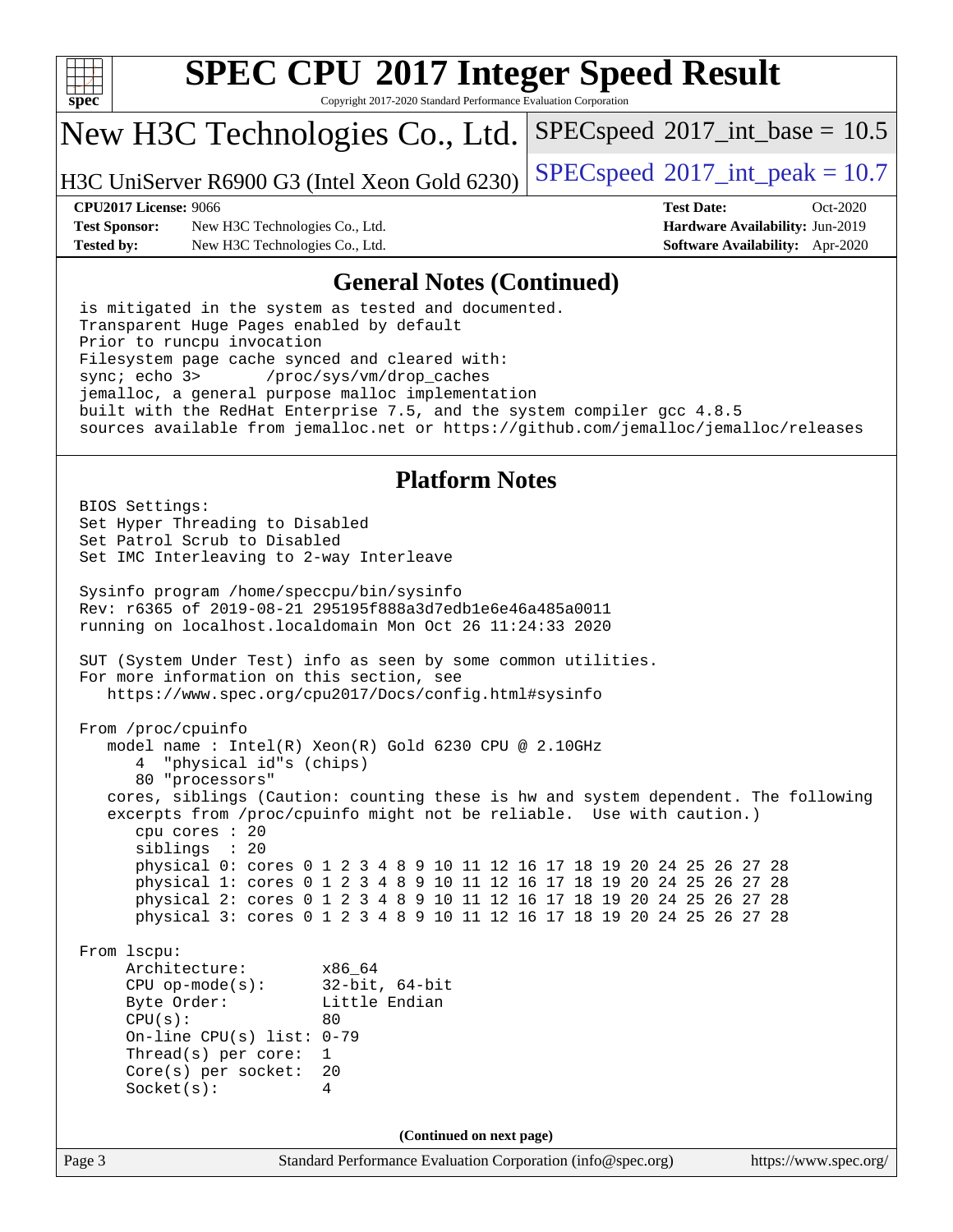

Copyright 2017-2020 Standard Performance Evaluation Corporation

# New H3C Technologies Co., Ltd.

H3C UniServer R6900 G3 (Intel Xeon Gold 6230) [SPECspeed](http://www.spec.org/auto/cpu2017/Docs/result-fields.html#SPECspeed2017intpeak)<sup>®</sup>[2017\\_int\\_peak = 1](http://www.spec.org/auto/cpu2017/Docs/result-fields.html#SPECspeed2017intpeak)0.7

 $SPECspeed^{\circledcirc}2017\_int\_base = 10.5$  $SPECspeed^{\circledcirc}2017\_int\_base = 10.5$ 

#### **[CPU2017 License:](http://www.spec.org/auto/cpu2017/Docs/result-fields.html#CPU2017License)** 9066 **[Test Date:](http://www.spec.org/auto/cpu2017/Docs/result-fields.html#TestDate)** Oct-2020

**[Test Sponsor:](http://www.spec.org/auto/cpu2017/Docs/result-fields.html#TestSponsor)** New H3C Technologies Co., Ltd. **[Hardware Availability:](http://www.spec.org/auto/cpu2017/Docs/result-fields.html#HardwareAvailability)** Jun-2019 **[Tested by:](http://www.spec.org/auto/cpu2017/Docs/result-fields.html#Testedby)** New H3C Technologies Co., Ltd. **[Software Availability:](http://www.spec.org/auto/cpu2017/Docs/result-fields.html#SoftwareAvailability)** Apr-2020

#### **[Platform Notes \(Continued\)](http://www.spec.org/auto/cpu2017/Docs/result-fields.html#PlatformNotes)**

| NUMA $node(s)$ :                                    | 4                                                                                    |
|-----------------------------------------------------|--------------------------------------------------------------------------------------|
| Vendor ID:                                          | GenuineIntel                                                                         |
| CPU family:                                         | 6                                                                                    |
| Model:                                              | 85                                                                                   |
| Model name:                                         | $Intel(R)$ Xeon $(R)$ Gold 6230 CPU @ 2.10GHz                                        |
| Stepping:                                           | 7                                                                                    |
| CPU MHz:                                            | 2982.559                                                                             |
| $CPU$ $max$ $MHz$ :                                 | 3900.0000                                                                            |
| CPU min MHz:                                        | 800,0000                                                                             |
| BogoMIPS:                                           | 4200.00                                                                              |
| Virtualization:                                     | $VT - x$                                                                             |
| L1d cache:                                          | 32K                                                                                  |
| Lli cache:                                          | 32K                                                                                  |
| $L2$ cache:                                         | 1024K                                                                                |
| L3 cache:                                           | 28160K                                                                               |
| NUMA node0 CPU(s):                                  | $0 - 19$                                                                             |
| NUMA nodel CPU(s):                                  | $20 - 39$                                                                            |
| NUMA $node2$ $CPU(s):$                              | $40 - 59$                                                                            |
| NUMA $node3$ $CPU(s)$ :                             | 60-79                                                                                |
| Flagg:                                              | fpu vme de pse tsc msr pae mce cx8 apic sep mtrr pge mca cmov                        |
|                                                     | pat pse36 clflush dts acpi mmx fxsr sse sse2 ss ht tm pbe syscall nx pdpelgb rdtscp  |
|                                                     | lm constant_tsc art arch_perfmon pebs bts rep_good nopl xtopology nonstop_tsc cpuid  |
|                                                     | aperfmperf pni pclmulqdq dtes64 monitor ds_cpl vmx smx est tm2 ssse3 sdbg fma cx16   |
|                                                     | xtpr pdcm pcid dca sse4_1 sse4_2 x2apic movbe popcnt tsc_deadline_timer aes xsave    |
|                                                     | avx f16c rdrand lahf_lm abm 3dnowprefetch cpuid_fault epb cat_13 cdp_13              |
|                                                     | invpcid_single intel_ppin ssbd mba ibrs ibpb stibp ibrs_enhanced tpr_shadow vnmi     |
|                                                     | flexpriority ept vpid fsgsbase tsc_adjust bmil hle avx2 smep bmi2 erms invpcid rtm   |
|                                                     | cqm mpx rdt_a avx512f avx512dq rdseed adx smap clflushopt clwb intel_pt avx512cd     |
|                                                     | avx512bw avx512vl xsaveopt xsavec xqetbvl xsaves cqm llc cqm occup llc cqm mbm total |
|                                                     | cqm_mbm_local dtherm ida arat pln pts hwp hwp_act_window hwp_epp hwp_pkg_req pku     |
|                                                     | ospke avx512_vnni md_clear flush_l1d arch_capabilities                               |
|                                                     |                                                                                      |
| /proc/cpuinfo cache data<br>cache size $: 28160$ KB |                                                                                      |
|                                                     |                                                                                      |
|                                                     | From numactl --hardware WARNING: a numactl 'node' might or might not correspond to a |
|                                                     |                                                                                      |

**(Continued on next page)**

physical chip.

available: 4 nodes (0-3)

 node 0 size: 95069 MB node 0 free: 94532 MB

 node 1 size: 96763 MB node 1 free: 96575 MB

 node 2 size: 96763 MB node 2 free: 95538 MB

node 0 cpus: 0 1 2 3 4 5 6 7 8 9 10 11 12 13 14 15 16 17 18 19

node 1 cpus: 20 21 22 23 24 25 26 27 28 29 30 31 32 33 34 35 36 37 38 39

node 2 cpus: 40 41 42 43 44 45 46 47 48 49 50 51 52 53 54 55 56 57 58 59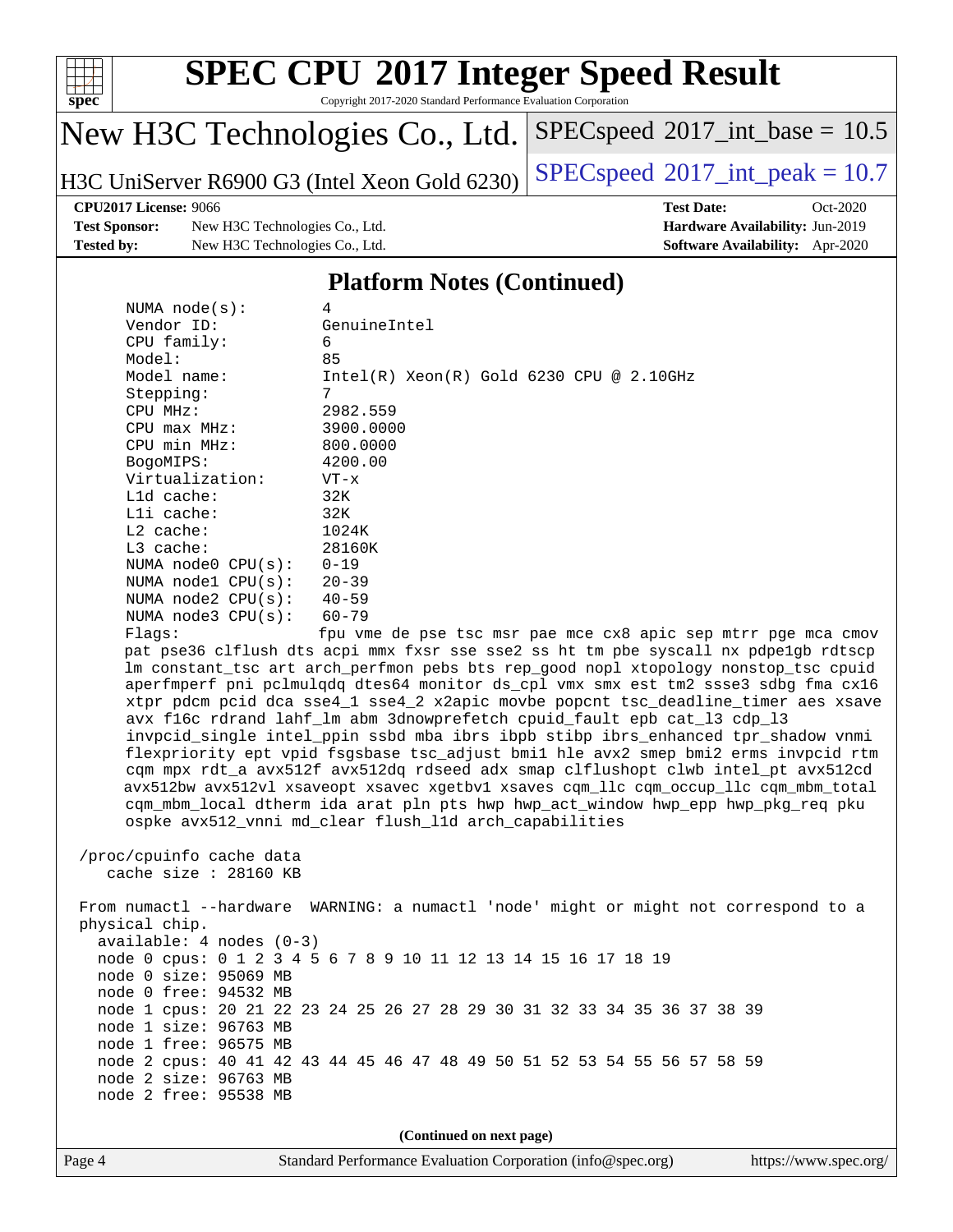| <b>SPEC CPU®2017 Integer Speed Result</b><br>Copyright 2017-2020 Standard Performance Evaluation Corporation<br>$spec^*$                                                                                                                                                                                                                                                                                                                                                                                                                                                                                                                                                                                                                                                                                                                                                                                                                                        |                                                                                                            |  |  |  |  |
|-----------------------------------------------------------------------------------------------------------------------------------------------------------------------------------------------------------------------------------------------------------------------------------------------------------------------------------------------------------------------------------------------------------------------------------------------------------------------------------------------------------------------------------------------------------------------------------------------------------------------------------------------------------------------------------------------------------------------------------------------------------------------------------------------------------------------------------------------------------------------------------------------------------------------------------------------------------------|------------------------------------------------------------------------------------------------------------|--|--|--|--|
| New H3C Technologies Co., Ltd.                                                                                                                                                                                                                                                                                                                                                                                                                                                                                                                                                                                                                                                                                                                                                                                                                                                                                                                                  | $SPEC speed^{\circ}2017\_int\_base = 10.5$                                                                 |  |  |  |  |
| H3C UniServer R6900 G3 (Intel Xeon Gold 6230)                                                                                                                                                                                                                                                                                                                                                                                                                                                                                                                                                                                                                                                                                                                                                                                                                                                                                                                   | $SPEC speed^{\circ}2017\_int\_peak = 10.7$                                                                 |  |  |  |  |
| <b>CPU2017 License: 9066</b>                                                                                                                                                                                                                                                                                                                                                                                                                                                                                                                                                                                                                                                                                                                                                                                                                                                                                                                                    | <b>Test Date:</b><br>Oct-2020                                                                              |  |  |  |  |
| <b>Test Sponsor:</b><br>New H3C Technologies Co., Ltd.                                                                                                                                                                                                                                                                                                                                                                                                                                                                                                                                                                                                                                                                                                                                                                                                                                                                                                          | Hardware Availability: Jun-2019                                                                            |  |  |  |  |
| <b>Tested by:</b><br>New H3C Technologies Co., Ltd.                                                                                                                                                                                                                                                                                                                                                                                                                                                                                                                                                                                                                                                                                                                                                                                                                                                                                                             | Software Availability: Apr-2020                                                                            |  |  |  |  |
|                                                                                                                                                                                                                                                                                                                                                                                                                                                                                                                                                                                                                                                                                                                                                                                                                                                                                                                                                                 |                                                                                                            |  |  |  |  |
| <b>Platform Notes (Continued)</b><br>node 3 cpus: 60 61 62 63 64 65 66 67 68 69 70 71 72 73 74 75 76 77 78 79<br>node 3 size: 96735 MB<br>node 3 free: 96465 MB<br>node distances:<br>2<br>$\mathbf 0$<br>$\mathbf{1}$<br>3<br>node<br>0:<br>10<br>21<br>21<br>21<br>1:<br>21<br>10<br>21<br>21<br>2:<br>21<br>21<br>10<br>21<br>3:<br>21<br>21<br>10<br>21<br>From /proc/meminfo<br>MemTotal:<br>394580036 kB<br>HugePages_Total:<br>0<br>Hugepagesize:<br>2048 kB<br>From /etc/*release* /etc/*version*<br>os-release:<br>NAME="Red Hat Enterprise Linux"<br>VERSION="8.2 (Ootpa)"<br>ID="rhel"<br>ID_LIKE="fedora"<br>VERSION_ID="8.2"<br>PLATFORM_ID="platform:el8"<br>PRETTY_NAME="Red Hat Enterprise Linux 8.2 (Ootpa)"<br>ANSI_COLOR="0;31"<br>redhat-release: Red Hat Enterprise Linux release 8.2 (Ootpa)<br>system-release: Red Hat Enterprise Linux release 8.2 (Ootpa)<br>system-release-cpe: cpe:/o:redhat:enterprise_linux:8.2:ga<br>uname $-a$ : |                                                                                                            |  |  |  |  |
| Linux localhost.localdomain 4.18.0-193.el8.x86_64 #1 SMP Fri Mar 27 14:35:58 UTC 2020<br>x86_64 x86_64 x86_64 GNU/Linux                                                                                                                                                                                                                                                                                                                                                                                                                                                                                                                                                                                                                                                                                                                                                                                                                                         |                                                                                                            |  |  |  |  |
| Kernel self-reported vulnerability status:                                                                                                                                                                                                                                                                                                                                                                                                                                                                                                                                                                                                                                                                                                                                                                                                                                                                                                                      |                                                                                                            |  |  |  |  |
| itlb_multihit:<br>CVE-2018-3620 (L1 Terminal Fault):<br>Microarchitectural Data Sampling:<br>CVE-2017-5754 (Meltdown):<br>CVE-2018-3639 (Speculative Store Bypass): Mitigation: Speculative Store Bypass disabled                                                                                                                                                                                                                                                                                                                                                                                                                                                                                                                                                                                                                                                                                                                                               | KVM: Mitigation: Split huge pages<br>Not affected<br>Not affected<br>Not affected<br>via prctl and seccomp |  |  |  |  |
| $CVE-2017-5753$ (Spectre variant 1):                                                                                                                                                                                                                                                                                                                                                                                                                                                                                                                                                                                                                                                                                                                                                                                                                                                                                                                            | Mitigation: usercopy/swapgs barriers and __user<br>pointer sanitization                                    |  |  |  |  |
| $CVE-2017-5715$ (Spectre variant 2):                                                                                                                                                                                                                                                                                                                                                                                                                                                                                                                                                                                                                                                                                                                                                                                                                                                                                                                            | Mitigation: Enhanced IBRS, IBPB: conditional,<br>RSB filling                                               |  |  |  |  |
| tsx_async_abort:                                                                                                                                                                                                                                                                                                                                                                                                                                                                                                                                                                                                                                                                                                                                                                                                                                                                                                                                                | Mitigation: Clear CPU buffers; SMT disabled                                                                |  |  |  |  |
| (Continued on next page)                                                                                                                                                                                                                                                                                                                                                                                                                                                                                                                                                                                                                                                                                                                                                                                                                                                                                                                                        |                                                                                                            |  |  |  |  |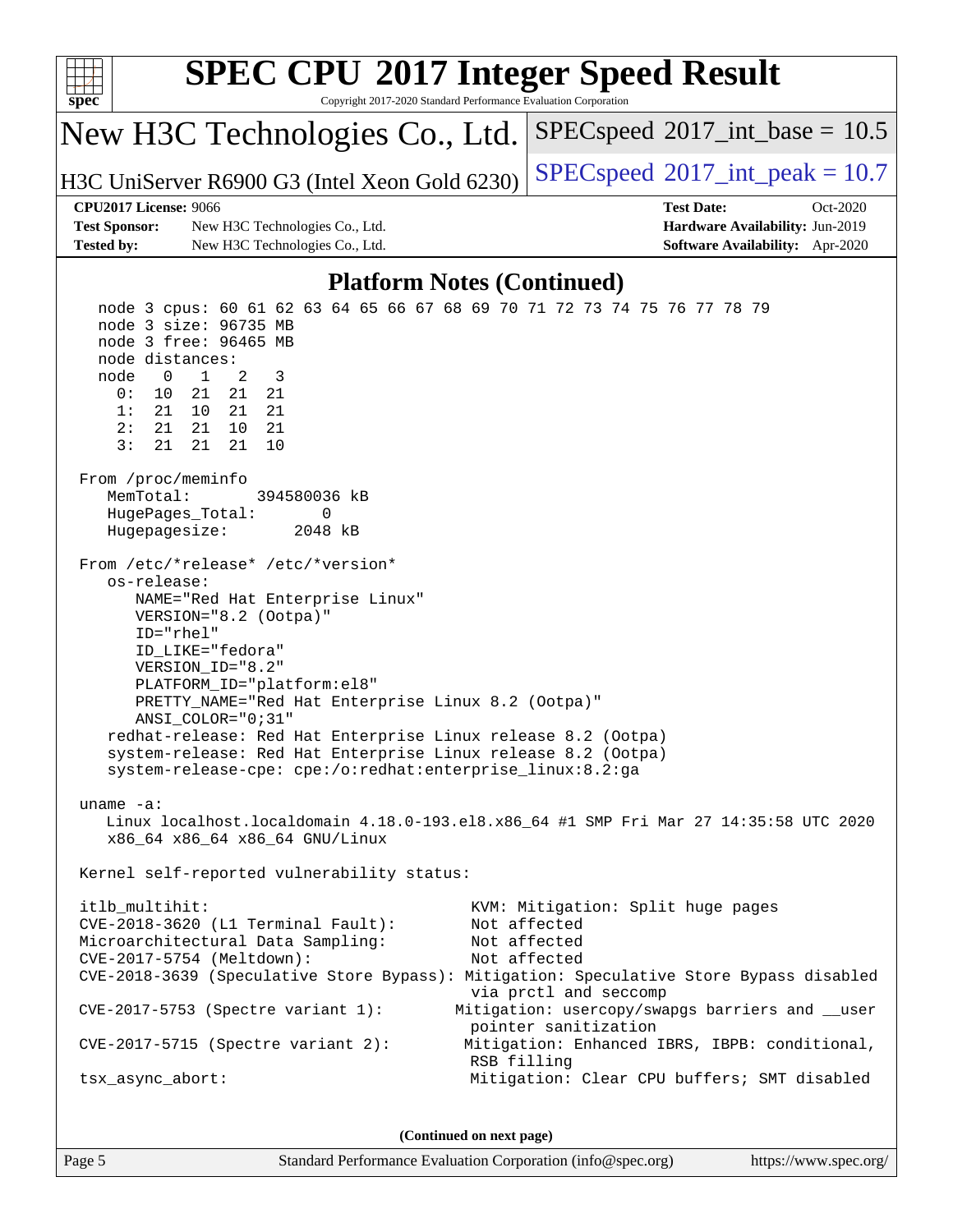| $spec^*$                                                                                                                                                                                                                                                                                                                                                                                                                            | <b>SPEC CPU®2017 Integer Speed Result</b><br>Copyright 2017-2020 Standard Performance Evaluation Corporation                                                                                                                  |                                                                                                            |  |  |  |  |  |
|-------------------------------------------------------------------------------------------------------------------------------------------------------------------------------------------------------------------------------------------------------------------------------------------------------------------------------------------------------------------------------------------------------------------------------------|-------------------------------------------------------------------------------------------------------------------------------------------------------------------------------------------------------------------------------|------------------------------------------------------------------------------------------------------------|--|--|--|--|--|
|                                                                                                                                                                                                                                                                                                                                                                                                                                     | New H3C Technologies Co., Ltd.                                                                                                                                                                                                | $SPEC speed^{\circ}2017\_int\_base = 10.5$                                                                 |  |  |  |  |  |
|                                                                                                                                                                                                                                                                                                                                                                                                                                     | H3C UniServer R6900 G3 (Intel Xeon Gold 6230)                                                                                                                                                                                 | $SPEC speed^{\circ}2017\_int\_peak = 10.7$                                                                 |  |  |  |  |  |
| <b>CPU2017 License: 9066</b><br><b>Test Sponsor:</b><br><b>Tested by:</b>                                                                                                                                                                                                                                                                                                                                                           | New H3C Technologies Co., Ltd.<br>New H3C Technologies Co., Ltd.                                                                                                                                                              | <b>Test Date:</b><br>Oct-2020<br>Hardware Availability: Jun-2019<br><b>Software Availability:</b> Apr-2020 |  |  |  |  |  |
|                                                                                                                                                                                                                                                                                                                                                                                                                                     | <b>Platform Notes (Continued)</b>                                                                                                                                                                                             |                                                                                                            |  |  |  |  |  |
| run-level 3 Oct 26 11:23                                                                                                                                                                                                                                                                                                                                                                                                            |                                                                                                                                                                                                                               |                                                                                                            |  |  |  |  |  |
| Filesystem                                                                                                                                                                                                                                                                                                                                                                                                                          | SPEC is set to: /home/speccpu<br>Size Used Avail Use% Mounted on<br>Type<br>/dev/mapper/rhel-home xfs<br>839G                                                                                                                 | 98G 741G 12% / home                                                                                        |  |  |  |  |  |
|                                                                                                                                                                                                                                                                                                                                                                                                                                     | From /sys/devices/virtual/dmi/id<br>BIOS:<br>American Megatrends Inc. 2.00.33 08/22/2019<br>Vendor: New H3C Technologies Co., Ltd.<br>Product: H3C UniServer R6900 G3<br>Product Family: Rack<br>Serial: 210235A3T0H204000004 |                                                                                                            |  |  |  |  |  |
| Additional information from dmidecode follows. WARNING: Use caution when you interpret<br>this section. The 'dmidecode' program reads system data which is "intended to allow<br>hardware to be accurately determined", but the intent may not be met, as there are<br>frequent changes to hardware, firmware, and the "DMTF SMBIOS" standard.<br>Memory:<br>24x Micron 18ASF2G72PDZ-2G9E1 16 GB 2 rank 2933<br>24x NO DIMM NO DIMM |                                                                                                                                                                                                                               |                                                                                                            |  |  |  |  |  |
|                                                                                                                                                                                                                                                                                                                                                                                                                                     | (End of data from sysinfo program)<br><b>Compiler Version Notes</b>                                                                                                                                                           |                                                                                                            |  |  |  |  |  |
| $\mathsf{C}$                                                                                                                                                                                                                                                                                                                                                                                                                        | 600.perlbench_s(base) 602.gcc_s(base, peak) 605.mcf_s(base, peak)<br>625.x264_s(base, peak) 657.xz_s(base, peak)                                                                                                              |                                                                                                            |  |  |  |  |  |
| Intel(R) C Compiler for applications running on Intel(R) 64, Version 2021.1<br>NextGen Build 20200304<br>Copyright (C) 1985-2020 Intel Corporation. All rights reserved.                                                                                                                                                                                                                                                            |                                                                                                                                                                                                                               |                                                                                                            |  |  |  |  |  |
|                                                                                                                                                                                                                                                                                                                                                                                                                                     |                                                                                                                                                                                                                               |                                                                                                            |  |  |  |  |  |
| 600.perlbench_s(peak)<br>C                                                                                                                                                                                                                                                                                                                                                                                                          |                                                                                                                                                                                                                               |                                                                                                            |  |  |  |  |  |
| Intel(R) C Intel(R) 64 Compiler for applications running on Intel(R) 64,<br>Version 19.1.1.217 Build 20200306<br>Copyright (C) 1985-2020 Intel Corporation. All rights reserved.                                                                                                                                                                                                                                                    |                                                                                                                                                                                                                               |                                                                                                            |  |  |  |  |  |
| 600.perlbench_s(base) 602.gcc_s(base, peak) 605.mcf_s(base, peak)<br>C<br>$625.x264_s(base, peak)$ $657.xz_s(base, peak)$                                                                                                                                                                                                                                                                                                           |                                                                                                                                                                                                                               |                                                                                                            |  |  |  |  |  |
| (Continued on next page)                                                                                                                                                                                                                                                                                                                                                                                                            |                                                                                                                                                                                                                               |                                                                                                            |  |  |  |  |  |
| Page 6                                                                                                                                                                                                                                                                                                                                                                                                                              | Standard Performance Evaluation Corporation (info@spec.org)                                                                                                                                                                   | https://www.spec.org/                                                                                      |  |  |  |  |  |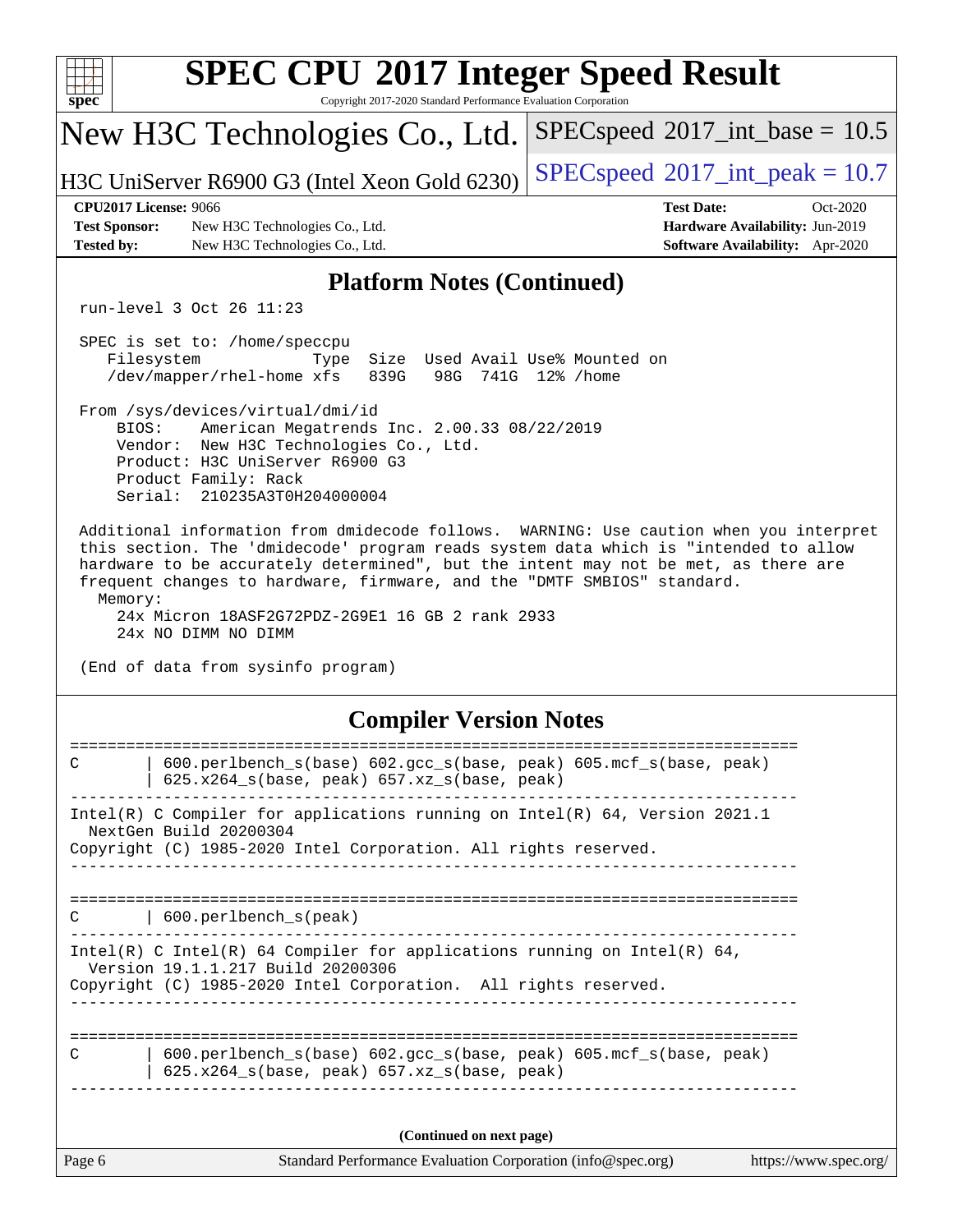|                                                                           | New H3C Technologies Co., Ltd.                                                                                                                                                   | $SPEC speed^{\circ}2017\_int\_base = 10.5$                                                          |
|---------------------------------------------------------------------------|----------------------------------------------------------------------------------------------------------------------------------------------------------------------------------|-----------------------------------------------------------------------------------------------------|
|                                                                           | H3C UniServer R6900 G3 (Intel Xeon Gold 6230)                                                                                                                                    | $SPEC speed^{\circ}2017\_int\_peak = 10.7$                                                          |
| <b>CPU2017 License: 9066</b><br><b>Test Sponsor:</b><br><b>Tested by:</b> | New H3C Technologies Co., Ltd.<br>New H3C Technologies Co., Ltd.                                                                                                                 | <b>Test Date:</b><br>Oct-2020<br>Hardware Availability: Jun-2019<br>Software Availability: Apr-2020 |
|                                                                           | <b>Compiler Version Notes (Continued)</b>                                                                                                                                        |                                                                                                     |
|                                                                           | Intel(R) C Compiler for applications running on Intel(R) 64, Version 2021.1<br>NextGen Build 20200304<br>Copyright (C) 1985-2020 Intel Corporation. All rights reserved.         |                                                                                                     |
| C                                                                         | 600.perlbench_s(peak)                                                                                                                                                            |                                                                                                     |
|                                                                           | Intel(R) C Intel(R) 64 Compiler for applications running on Intel(R) 64,<br>Version 19.1.1.217 Build 20200306<br>Copyright (C) 1985-2020 Intel Corporation. All rights reserved. |                                                                                                     |
| $C++$                                                                     | 620.omnetpp_s(base, peak) 623.xalancbmk_s(base, peak)<br>631.deepsjeng_s(base, peak) 641.leela_s(base, peak)                                                                     |                                                                                                     |
|                                                                           | Intel(R) C++ Compiler for applications running on Intel(R) 64, Version 2021.1<br>NextGen Build 20200304<br>Copyright (C) 1985-2020 Intel Corporation. All rights reserved.       |                                                                                                     |
|                                                                           | Fortran   648.exchange2_s(base, peak)<br>____________________                                                                                                                    |                                                                                                     |
|                                                                           | $Intel(R)$ Fortran Intel(R) 64 Compiler for applications running on Intel(R)                                                                                                     |                                                                                                     |

# **[Base Compiler Invocation](http://www.spec.org/auto/cpu2017/Docs/result-fields.html#BaseCompilerInvocation)**

| C benchmarks: |
|---------------|
| icc           |

[C++ benchmarks:](http://www.spec.org/auto/cpu2017/Docs/result-fields.html#CXXbenchmarks) [icpc](http://www.spec.org/cpu2017/results/res2020q4/cpu2017-20201027-24328.flags.html#user_CXXbase_intel_icpc_c510b6838c7f56d33e37e94d029a35b4a7bccf4766a728ee175e80a419847e808290a9b78be685c44ab727ea267ec2f070ec5dc83b407c0218cded6866a35d07)

[Fortran benchmarks](http://www.spec.org/auto/cpu2017/Docs/result-fields.html#Fortranbenchmarks): [ifort](http://www.spec.org/cpu2017/results/res2020q4/cpu2017-20201027-24328.flags.html#user_FCbase_intel_ifort_8111460550e3ca792625aed983ce982f94888b8b503583aa7ba2b8303487b4d8a21a13e7191a45c5fd58ff318f48f9492884d4413fa793fd88dd292cad7027ca)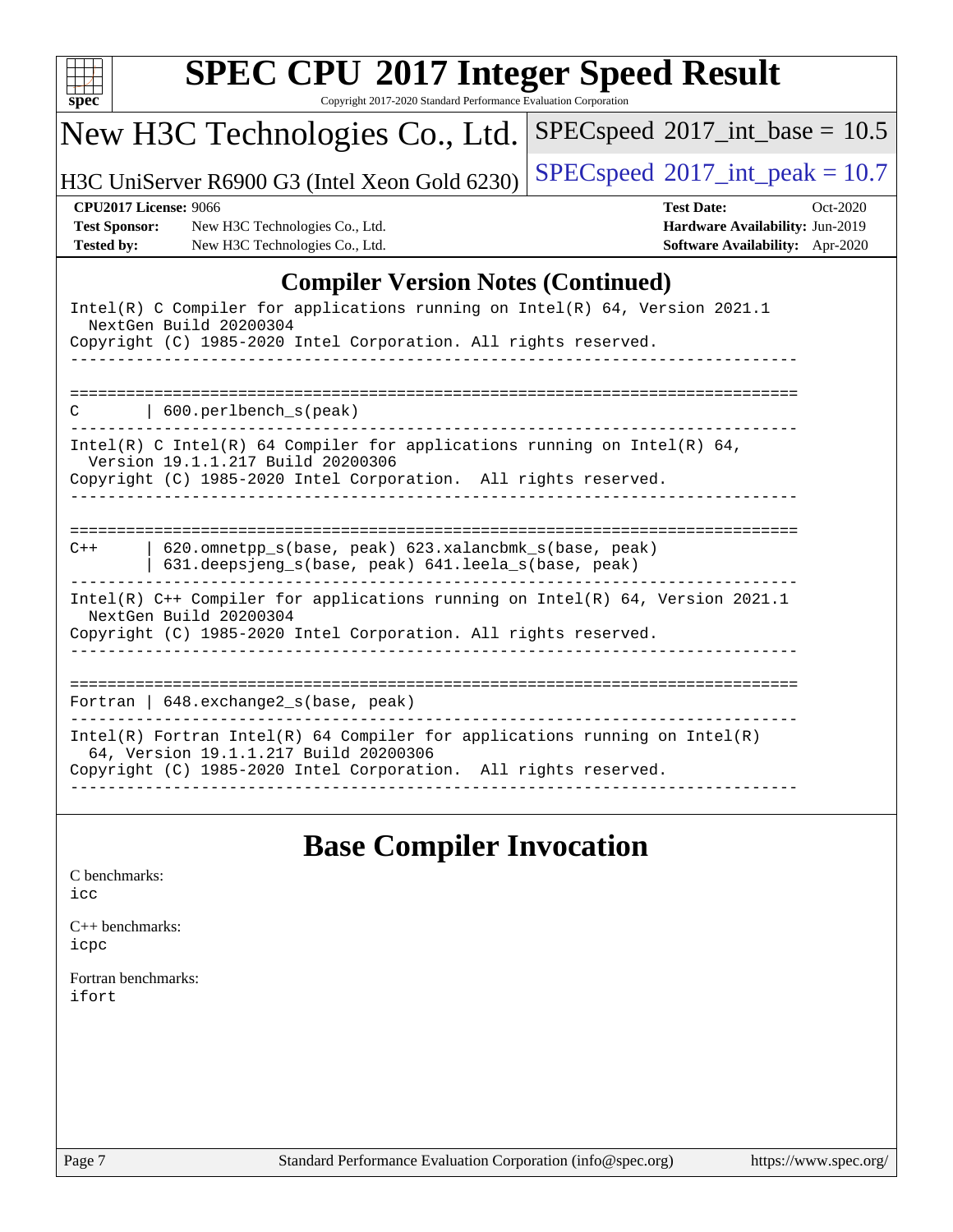

Copyright 2017-2020 Standard Performance Evaluation Corporation

## New H3C Technologies Co., Ltd.

H3C UniServer R6900 G3 (Intel Xeon Gold 6230) [SPECspeed](http://www.spec.org/auto/cpu2017/Docs/result-fields.html#SPECspeed2017intpeak)®[2017\\_int\\_peak = 1](http://www.spec.org/auto/cpu2017/Docs/result-fields.html#SPECspeed2017intpeak)0.7

 $SPECspeed^{\circledcirc}2017\_int\_base = 10.5$  $SPECspeed^{\circledcirc}2017\_int\_base = 10.5$ 

**[CPU2017 License:](http://www.spec.org/auto/cpu2017/Docs/result-fields.html#CPU2017License)** 9066 **[Test Date:](http://www.spec.org/auto/cpu2017/Docs/result-fields.html#TestDate)** Oct-2020

**[Test Sponsor:](http://www.spec.org/auto/cpu2017/Docs/result-fields.html#TestSponsor)** New H3C Technologies Co., Ltd. **[Hardware Availability:](http://www.spec.org/auto/cpu2017/Docs/result-fields.html#HardwareAvailability)** Jun-2019 **[Tested by:](http://www.spec.org/auto/cpu2017/Docs/result-fields.html#Testedby)** New H3C Technologies Co., Ltd. **[Software Availability:](http://www.spec.org/auto/cpu2017/Docs/result-fields.html#SoftwareAvailability)** Apr-2020

### **[Base Portability Flags](http://www.spec.org/auto/cpu2017/Docs/result-fields.html#BasePortabilityFlags)**

 600.perlbench\_s: [-DSPEC\\_LP64](http://www.spec.org/cpu2017/results/res2020q4/cpu2017-20201027-24328.flags.html#b600.perlbench_s_basePORTABILITY_DSPEC_LP64) [-DSPEC\\_LINUX\\_X64](http://www.spec.org/cpu2017/results/res2020q4/cpu2017-20201027-24328.flags.html#b600.perlbench_s_baseCPORTABILITY_DSPEC_LINUX_X64) 602.gcc\_s: [-DSPEC\\_LP64](http://www.spec.org/cpu2017/results/res2020q4/cpu2017-20201027-24328.flags.html#suite_basePORTABILITY602_gcc_s_DSPEC_LP64) 605.mcf\_s: [-DSPEC\\_LP64](http://www.spec.org/cpu2017/results/res2020q4/cpu2017-20201027-24328.flags.html#suite_basePORTABILITY605_mcf_s_DSPEC_LP64) 620.omnetpp\_s: [-DSPEC\\_LP64](http://www.spec.org/cpu2017/results/res2020q4/cpu2017-20201027-24328.flags.html#suite_basePORTABILITY620_omnetpp_s_DSPEC_LP64) 623.xalancbmk\_s: [-DSPEC\\_LP64](http://www.spec.org/cpu2017/results/res2020q4/cpu2017-20201027-24328.flags.html#suite_basePORTABILITY623_xalancbmk_s_DSPEC_LP64) [-DSPEC\\_LINUX](http://www.spec.org/cpu2017/results/res2020q4/cpu2017-20201027-24328.flags.html#b623.xalancbmk_s_baseCXXPORTABILITY_DSPEC_LINUX) 625.x264\_s: [-DSPEC\\_LP64](http://www.spec.org/cpu2017/results/res2020q4/cpu2017-20201027-24328.flags.html#suite_basePORTABILITY625_x264_s_DSPEC_LP64) 631.deepsjeng\_s: [-DSPEC\\_LP64](http://www.spec.org/cpu2017/results/res2020q4/cpu2017-20201027-24328.flags.html#suite_basePORTABILITY631_deepsjeng_s_DSPEC_LP64) 641.leela\_s: [-DSPEC\\_LP64](http://www.spec.org/cpu2017/results/res2020q4/cpu2017-20201027-24328.flags.html#suite_basePORTABILITY641_leela_s_DSPEC_LP64) 648.exchange2\_s: [-DSPEC\\_LP64](http://www.spec.org/cpu2017/results/res2020q4/cpu2017-20201027-24328.flags.html#suite_basePORTABILITY648_exchange2_s_DSPEC_LP64) 657.xz\_s: [-DSPEC\\_LP64](http://www.spec.org/cpu2017/results/res2020q4/cpu2017-20201027-24328.flags.html#suite_basePORTABILITY657_xz_s_DSPEC_LP64)

## **[Base Optimization Flags](http://www.spec.org/auto/cpu2017/Docs/result-fields.html#BaseOptimizationFlags)**

#### [C benchmarks](http://www.spec.org/auto/cpu2017/Docs/result-fields.html#Cbenchmarks):

```
-m64 -qnextgen -std=c11
-Wl,-plugin-opt=-x86-branches-within-32B-boundaries -Wl,-z,muldefs
-xCORE-AVX512 -O3 -ffast-math -flto -mfpmath=sse -funroll-loops
-fuse-ld=gold -qopt-mem-layout-trans=4 -fopenmp -DSPEC_OPENMP
-L/usr/local/jemalloc64-5.0.1/lib -ljemalloc
```
#### [C++ benchmarks:](http://www.spec.org/auto/cpu2017/Docs/result-fields.html#CXXbenchmarks)

```
-m64 -qnextgen -Wl,-plugin-opt=-x86-branches-within-32B-boundaries
-Wl,-z,muldefs -xCORE-AVX512 -O3 -ffast-math -flto -mfpmath=sse
-funroll-loops -fuse-ld=gold -qopt-mem-layout-trans=4
-L/usr/local/IntelCompiler19/compilers_and_libraries_2020.1.217/linux/compiler/lib/intel64_lin
-lqkmalloc
```
#### [Fortran benchmarks:](http://www.spec.org/auto/cpu2017/Docs/result-fields.html#Fortranbenchmarks)

```
-m64 -Wl,-plugin-opt=-x86-branches-within-32B-boundaries -xCORE-AVX512
-O3 -ipo -no-prec-div -qopt-mem-layout-trans=4
-nostandard-realloc-lhs -align array32byte
-mbranches-within-32B-boundaries
```
### **[Peak Compiler Invocation](http://www.spec.org/auto/cpu2017/Docs/result-fields.html#PeakCompilerInvocation)**

[C benchmarks](http://www.spec.org/auto/cpu2017/Docs/result-fields.html#Cbenchmarks): [icc](http://www.spec.org/cpu2017/results/res2020q4/cpu2017-20201027-24328.flags.html#user_CCpeak_intel_icc_66fc1ee009f7361af1fbd72ca7dcefbb700085f36577c54f309893dd4ec40d12360134090235512931783d35fd58c0460139e722d5067c5574d8eaf2b3e37e92)

[C++ benchmarks:](http://www.spec.org/auto/cpu2017/Docs/result-fields.html#CXXbenchmarks) [icpc](http://www.spec.org/cpu2017/results/res2020q4/cpu2017-20201027-24328.flags.html#user_CXXpeak_intel_icpc_c510b6838c7f56d33e37e94d029a35b4a7bccf4766a728ee175e80a419847e808290a9b78be685c44ab727ea267ec2f070ec5dc83b407c0218cded6866a35d07)

**(Continued on next page)**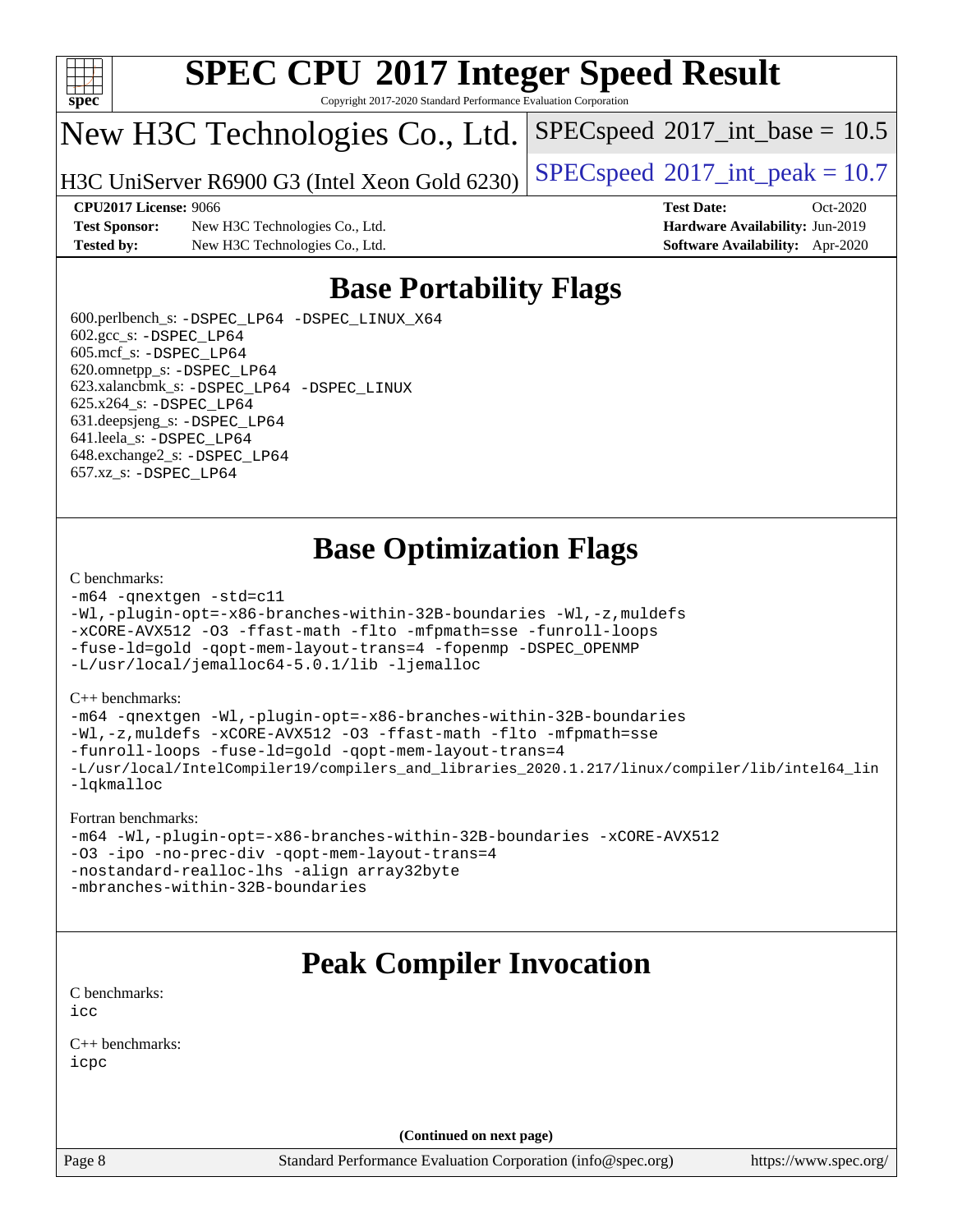

Copyright 2017-2020 Standard Performance Evaluation Corporation

# New H3C Technologies Co., Ltd.

H3C UniServer R6900 G3 (Intel Xeon Gold 6230) [SPECspeed](http://www.spec.org/auto/cpu2017/Docs/result-fields.html#SPECspeed2017intpeak)®[2017\\_int\\_peak = 1](http://www.spec.org/auto/cpu2017/Docs/result-fields.html#SPECspeed2017intpeak)0.7

 $SPECspeed^{\circledcirc}2017\_int\_base = 10.5$  $SPECspeed^{\circledcirc}2017\_int\_base = 10.5$ 

**[Test Sponsor:](http://www.spec.org/auto/cpu2017/Docs/result-fields.html#TestSponsor)** New H3C Technologies Co., Ltd. **[Hardware Availability:](http://www.spec.org/auto/cpu2017/Docs/result-fields.html#HardwareAvailability)** Jun-2019 **[Tested by:](http://www.spec.org/auto/cpu2017/Docs/result-fields.html#Testedby)** New H3C Technologies Co., Ltd. **[Software Availability:](http://www.spec.org/auto/cpu2017/Docs/result-fields.html#SoftwareAvailability)** Apr-2020

**[CPU2017 License:](http://www.spec.org/auto/cpu2017/Docs/result-fields.html#CPU2017License)** 9066 **[Test Date:](http://www.spec.org/auto/cpu2017/Docs/result-fields.html#TestDate)** Oct-2020

# **[Peak Compiler Invocation \(Continued\)](http://www.spec.org/auto/cpu2017/Docs/result-fields.html#PeakCompilerInvocation)**

[Fortran benchmarks](http://www.spec.org/auto/cpu2017/Docs/result-fields.html#Fortranbenchmarks): [ifort](http://www.spec.org/cpu2017/results/res2020q4/cpu2017-20201027-24328.flags.html#user_FCpeak_intel_ifort_8111460550e3ca792625aed983ce982f94888b8b503583aa7ba2b8303487b4d8a21a13e7191a45c5fd58ff318f48f9492884d4413fa793fd88dd292cad7027ca)

#### **[Peak Portability Flags](http://www.spec.org/auto/cpu2017/Docs/result-fields.html#PeakPortabilityFlags)**

 600.perlbench\_s: [-DSPEC\\_LP64](http://www.spec.org/cpu2017/results/res2020q4/cpu2017-20201027-24328.flags.html#b600.perlbench_s_peakPORTABILITY_DSPEC_LP64) [-DSPEC\\_LINUX\\_X64](http://www.spec.org/cpu2017/results/res2020q4/cpu2017-20201027-24328.flags.html#b600.perlbench_s_peakCPORTABILITY_DSPEC_LINUX_X64) 602.gcc\_s: [-DSPEC\\_LP64](http://www.spec.org/cpu2017/results/res2020q4/cpu2017-20201027-24328.flags.html#suite_peakCCLD602_gcc_s_DSPEC_LP64)(\*) [-DSPEC\\_LP64](http://www.spec.org/cpu2017/results/res2020q4/cpu2017-20201027-24328.flags.html#suite_peakPORTABILITY602_gcc_s_DSPEC_LP64) 605.mcf\_s: [-DSPEC\\_LP64](http://www.spec.org/cpu2017/results/res2020q4/cpu2017-20201027-24328.flags.html#suite_peakPORTABILITY605_mcf_s_DSPEC_LP64) 620.omnetpp\_s: [-DSPEC\\_LP64](http://www.spec.org/cpu2017/results/res2020q4/cpu2017-20201027-24328.flags.html#suite_peakPORTABILITY620_omnetpp_s_DSPEC_LP64) 623.xalancbmk\_s: [-DSPEC\\_LP64](http://www.spec.org/cpu2017/results/res2020q4/cpu2017-20201027-24328.flags.html#suite_peakPORTABILITY623_xalancbmk_s_DSPEC_LP64) [-DSPEC\\_LINUX](http://www.spec.org/cpu2017/results/res2020q4/cpu2017-20201027-24328.flags.html#b623.xalancbmk_s_peakCXXPORTABILITY_DSPEC_LINUX) 625.x264\_s: [-DSPEC\\_LP64](http://www.spec.org/cpu2017/results/res2020q4/cpu2017-20201027-24328.flags.html#suite_peakPORTABILITY625_x264_s_DSPEC_LP64) 631.deepsjeng\_s: [-DSPEC\\_LP64](http://www.spec.org/cpu2017/results/res2020q4/cpu2017-20201027-24328.flags.html#suite_peakPORTABILITY631_deepsjeng_s_DSPEC_LP64) 641.leela\_s: [-DSPEC\\_LP64](http://www.spec.org/cpu2017/results/res2020q4/cpu2017-20201027-24328.flags.html#suite_peakPORTABILITY641_leela_s_DSPEC_LP64) 648.exchange2\_s: [-DSPEC\\_LP64](http://www.spec.org/cpu2017/results/res2020q4/cpu2017-20201027-24328.flags.html#suite_peakPORTABILITY648_exchange2_s_DSPEC_LP64) 657.xz\_s: [-DSPEC\\_LP64](http://www.spec.org/cpu2017/results/res2020q4/cpu2017-20201027-24328.flags.html#suite_peakPORTABILITY657_xz_s_DSPEC_LP64)

(\*) Indicates a portability flag that was found in a non-portability variable.

# **[Peak Optimization Flags](http://www.spec.org/auto/cpu2017/Docs/result-fields.html#PeakOptimizationFlags)**

[C benchmarks](http://www.spec.org/auto/cpu2017/Docs/result-fields.html#Cbenchmarks):

```
 600.perlbench_s: -Wl,-z,muldefs -prof-gen(pass 1) -prof-use(pass 2)
-xCORE-AVX512 -ipo -O3 -no-prec-div
-qopt-mem-layout-trans=4 -fno-strict-overflow
-mbranches-within-32B-boundaries
-L/usr/local/jemalloc64-5.0.1/lib -ljemalloc
```
 602.gcc\_s: [-m64](http://www.spec.org/cpu2017/results/res2020q4/cpu2017-20201027-24328.flags.html#user_peakCCLD602_gcc_s_m64-icc) [-qnextgen](http://www.spec.org/cpu2017/results/res2020q4/cpu2017-20201027-24328.flags.html#user_peakCCLD602_gcc_s_f-qnextgen) [-std=c11](http://www.spec.org/cpu2017/results/res2020q4/cpu2017-20201027-24328.flags.html#user_peakCCLD602_gcc_s_std-icc-std_0e1c27790398a4642dfca32ffe6c27b5796f9c2d2676156f2e42c9c44eaad0c049b1cdb667a270c34d979996257aeb8fc440bfb01818dbc9357bd9d174cb8524) [-fuse-ld=gold](http://www.spec.org/cpu2017/results/res2020q4/cpu2017-20201027-24328.flags.html#user_peakCCLD602_gcc_s_f-fuse-ld_920b3586e2b8c6e0748b9c84fa9b744736ba725a32cab14ad8f3d4ad28eecb2f59d1144823d2e17006539a88734fe1fc08fc3035f7676166309105a78aaabc32) [-Wl,-plugin-opt=-x86-branches-within-32B-boundaries](http://www.spec.org/cpu2017/results/res2020q4/cpu2017-20201027-24328.flags.html#user_peakLDFLAGS602_gcc_s_f-x86-branches-within-32B-boundaries_0098b4e4317ae60947b7b728078a624952a08ac37a3c797dfb4ffeb399e0c61a9dd0f2f44ce917e9361fb9076ccb15e7824594512dd315205382d84209e912f3) [-Wl,-z,muldefs](http://www.spec.org/cpu2017/results/res2020q4/cpu2017-20201027-24328.flags.html#user_peakEXTRA_LDFLAGS602_gcc_s_link_force_multiple1_b4cbdb97b34bdee9ceefcfe54f4c8ea74255f0b02a4b23e853cdb0e18eb4525ac79b5a88067c842dd0ee6996c24547a27a4b99331201badda8798ef8a743f577) [-fprofile-generate](http://www.spec.org/cpu2017/results/res2020q4/cpu2017-20201027-24328.flags.html#user_peakPASS1_CFLAGSPASS1_LDFLAGS602_gcc_s_fprofile-generate)(pass 1) [-fprofile-use=default.profdata](http://www.spec.org/cpu2017/results/res2020q4/cpu2017-20201027-24328.flags.html#user_peakPASS2_CFLAGSPASS2_LDFLAGS602_gcc_s_fprofile-use_56aeee182b92ec249f9670f17c9b8e7d83fe2d25538e35a2cf64c434b579a2235a8b8fc66ef5678d24461366bbab9d486c870d8a72905233fc08e43eefe3cd80)(pass 2) [-xCORE-AVX512](http://www.spec.org/cpu2017/results/res2020q4/cpu2017-20201027-24328.flags.html#user_peakCOPTIMIZEPASS1_CFLAGSPASS1_LDFLAGS602_gcc_s_f-xCORE-AVX512) [-flto](http://www.spec.org/cpu2017/results/res2020q4/cpu2017-20201027-24328.flags.html#user_peakCOPTIMIZEPASS1_CFLAGSPASS1_LDFLAGS602_gcc_s_f-flto) [-Ofast](http://www.spec.org/cpu2017/results/res2020q4/cpu2017-20201027-24328.flags.html#user_peakPASS1_CFLAGSPASS1_LDFLAGS602_gcc_s_f-Ofast)(pass 1) [-O3](http://www.spec.org/cpu2017/results/res2020q4/cpu2017-20201027-24328.flags.html#user_peakCOPTIMIZE602_gcc_s_f-O3) [-ffast-math](http://www.spec.org/cpu2017/results/res2020q4/cpu2017-20201027-24328.flags.html#user_peakCOPTIMIZE602_gcc_s_f-ffast-math) [-qopt-mem-layout-trans=4](http://www.spec.org/cpu2017/results/res2020q4/cpu2017-20201027-24328.flags.html#user_peakCOPTIMIZE602_gcc_s_f-qopt-mem-layout-trans_fa39e755916c150a61361b7846f310bcdf6f04e385ef281cadf3647acec3f0ae266d1a1d22d972a7087a248fd4e6ca390a3634700869573d231a252c784941a8) [-L/usr/local/jemalloc64-5.0.1/lib](http://www.spec.org/cpu2017/results/res2020q4/cpu2017-20201027-24328.flags.html#user_peakEXTRA_LIBS602_gcc_s_jemalloc_link_path64_1_cc289568b1a6c0fd3b62c91b824c27fcb5af5e8098e6ad028160d21144ef1b8aef3170d2acf0bee98a8da324cfe4f67d0a3d0c4cc4673d993d694dc2a0df248b) [-ljemalloc](http://www.spec.org/cpu2017/results/res2020q4/cpu2017-20201027-24328.flags.html#user_peakEXTRA_LIBS602_gcc_s_jemalloc_link_lib_d1249b907c500fa1c0672f44f562e3d0f79738ae9e3c4a9c376d49f265a04b9c99b167ecedbf6711b3085be911c67ff61f150a17b3472be731631ba4d0471706)

 $605.\text{mcf}\text{ s}:$  basepeak = yes

```
 625.x264_s: -m64 -qnextgen -std=c11
-Wl,-plugin-opt=-x86-branches-within-32B-boundaries
-Wl,-z,muldefs -xCORE-AVX512 -flto -O3 -ffast-math
-fuse-ld=gold -qopt-mem-layout-trans=4 -fno-alias
-L/usr/local/jemalloc64-5.0.1/lib -ljemalloc
```
**(Continued on next page)**

Page 9 Standard Performance Evaluation Corporation [\(info@spec.org\)](mailto:info@spec.org) <https://www.spec.org/>